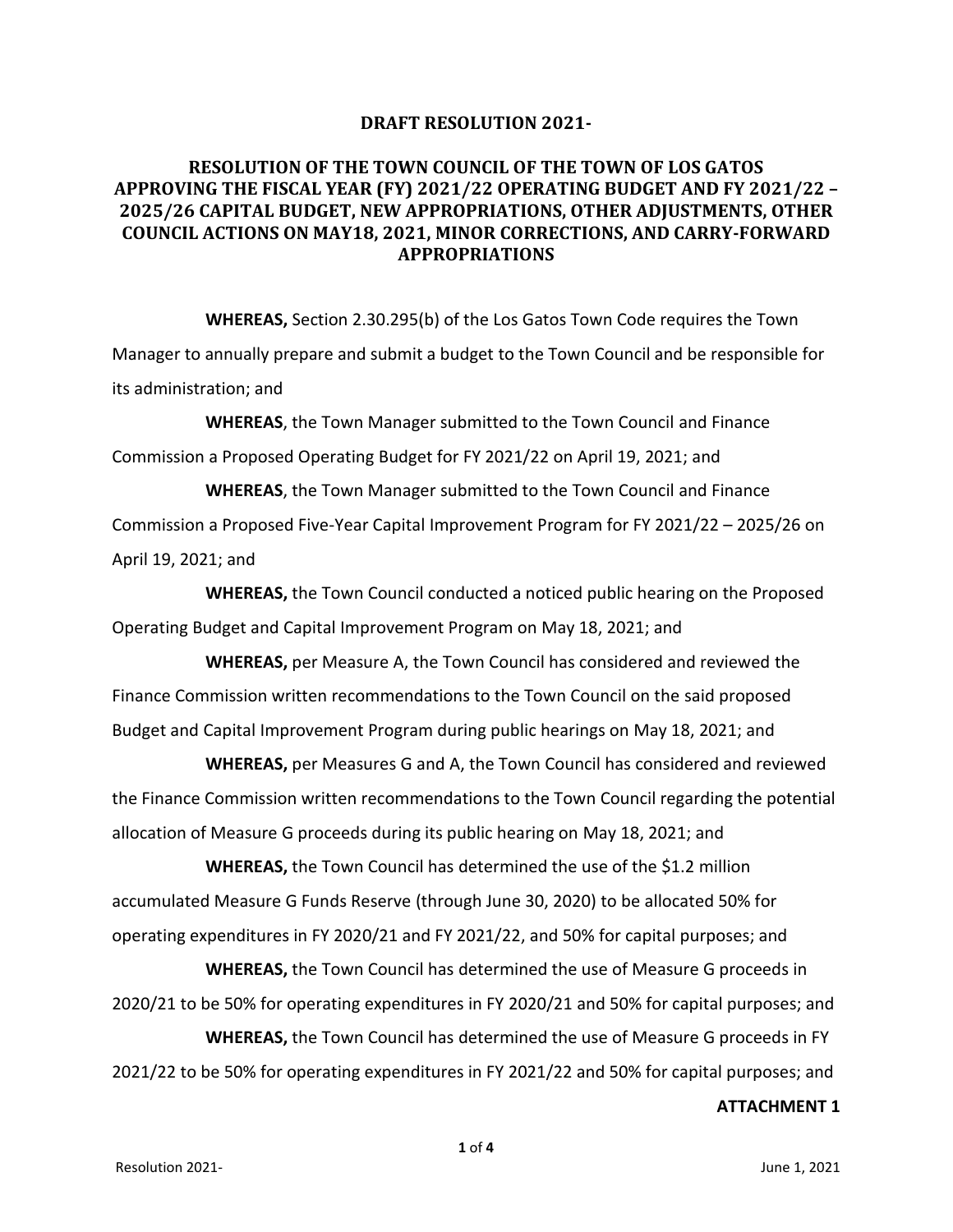**WHEREAS,** the Town Council has determined the use of Measure G proceeds in the remainder of the forecast (FY 2022/23 - FY 2026/27) to be 50% for operating expenditures and 50% for capital purposes; and

**WHEREAS,** the Town Council has determined that the Five-Year Forecast include a 2% base salary inflation in the FY 2021/22 budget and the remainder of the forecast period (FY 2022/23 - FY 2026/27); and

**WHEREAS,** the estimated FY 2021/22 property tax revenue increased by \$171,714 based on updated information received from the Santa Clara County Assessor Office in May and updated information related to the sales of North 40 Phase 1; and

**WHEREAS,** the Town Council has determined that a portion of the proceeds of the American Recovery Plan Act (ARPA) up to the amount of \$1,362,910 will be used for Revenue Replacement and balancing the FY 2020/21 budget; and

**WHEREAS,** the Town Council has determined that a portion of the proceeds of the American Recovery Plan Act (ARPA) up to the amount of \$1,912,536 (\$1,562,536 plus \$350,000) will be used for Revenue Replacement and balancing the FY 2021/22 budget; and

**WHEREAS,** the Town Council has determined that to further balance the budget, the Town should cancel in FY 2021/22 the actuarial determined Other Post-Employment Benefits (OPEB) payment to the extent it is necessary (the actuarial determined scheduled amount is \$508,000 for FY 2021/22 and remaining budgeted payment is \$148,693); and

**WHEREAS,** the Town Council has determined the use of the \$1.2 Million in the Surplus Property Reserve (Winchester property sale proceeds) be used for capital purposes; and

**WHEREAS,** the Town Council has determined that \$500,000 of the identified capital funding should be spent on the Roadside Fuel Reduction Project; and

**WHEREAS,** on June 1, 2021, Town Council considered and reviewed the proposed Budget and Capital Improvement Program making final determinations.

**NOW, THEREFORE, BE IT RESOLVED:** that the Town Council hereby adopts as the Operating Budget for the Town of Los Gatos for the 2021/22 fiscal year as depicted in Exhibit A entitled "Total Town Revenues and Expenditures by Fund" including the first year (FY 2021/22)

**2** of **4**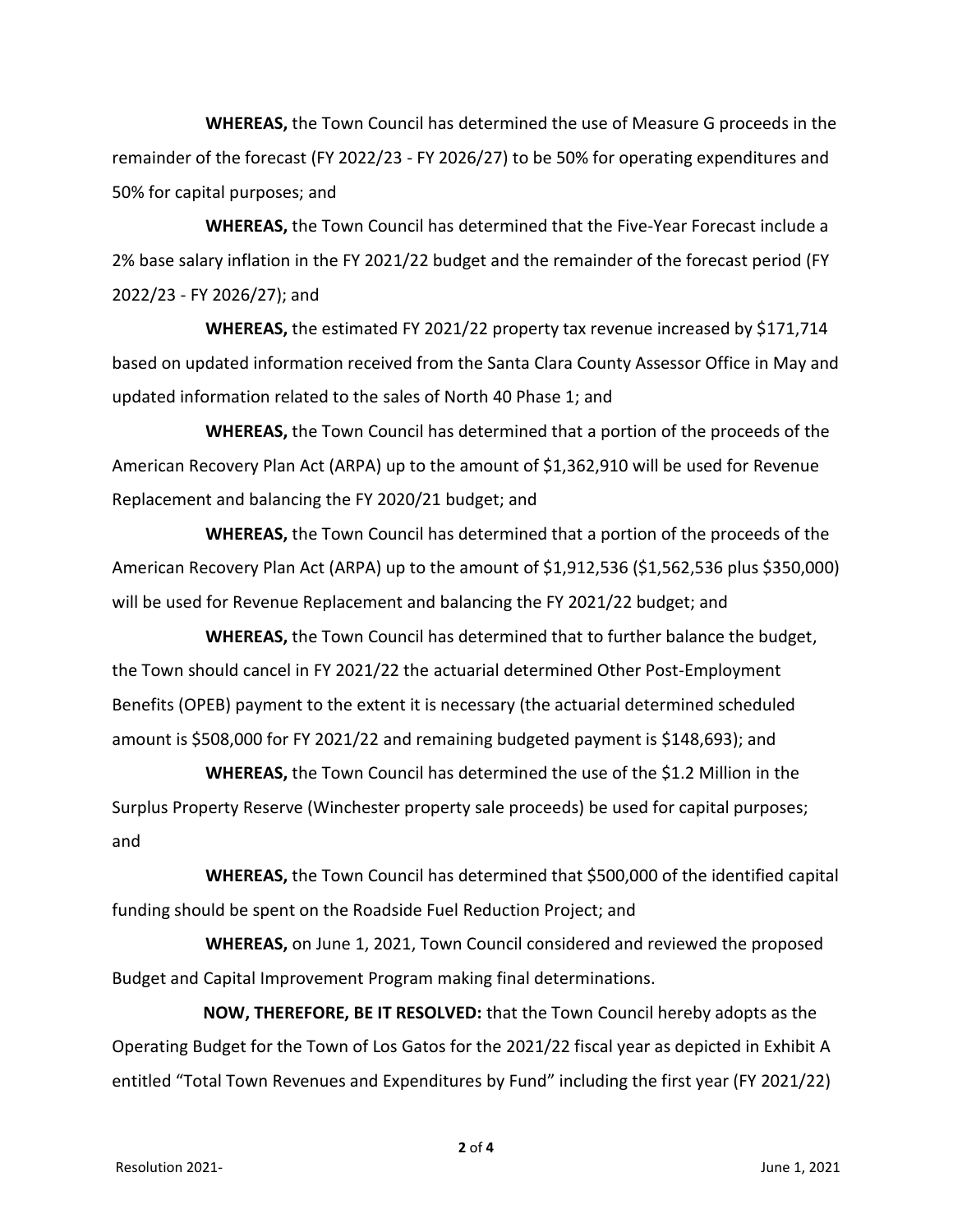of the Town's Capital Improvement Program budget as contained in the Town's FY 2021/22 – 2025/26 Capital Improvement Program.

**BE IT FURTHER RESOLVED**, that the final adopted Budget documents include minor corrections and approved appropriations for unspent prior year allocations, and that they be carried forward from prior years in a Reserve for Encumbrances whereby within each fund there is an amount sufficient to cover approved outstanding encumbrances as of June 30, 2021.

**PASSED AND ADOPTED** at a regular meeting of the Town Council of the Town of Los Gatos, California, held on the  $1<sup>st</sup>$  day of June, 2021 by the following vote: COUNCIL MEMBERS:

AYES:

NAYS:

ABSENT:

ABSTAIN:

SIGNED:

MAYOR OF THE TOWN OF LOS GATOS LOS GATOS, CALIFORNIA

DATE:  $\blacksquare$ 

ATTEST:

TOWN CLERK OF THE TOWN OF LOS GATOS LOS GATOS, CALIFORNIA

DATE:  $\blacksquare$